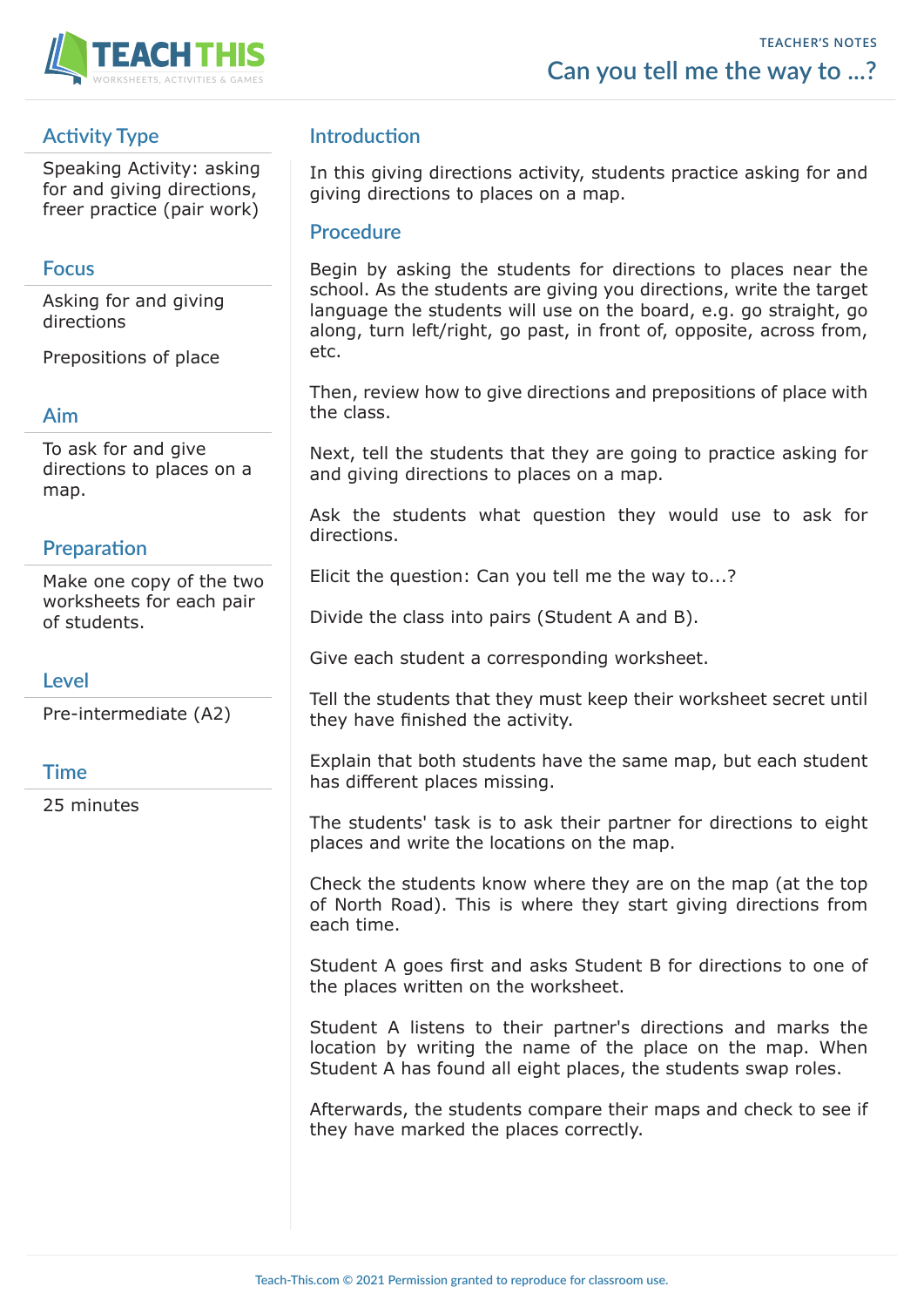

### **Student A**

### **A. Ask Student B for directions to the places below and mark the locations on the map.**



**B. Now, give Student B directions to the places on your map.**